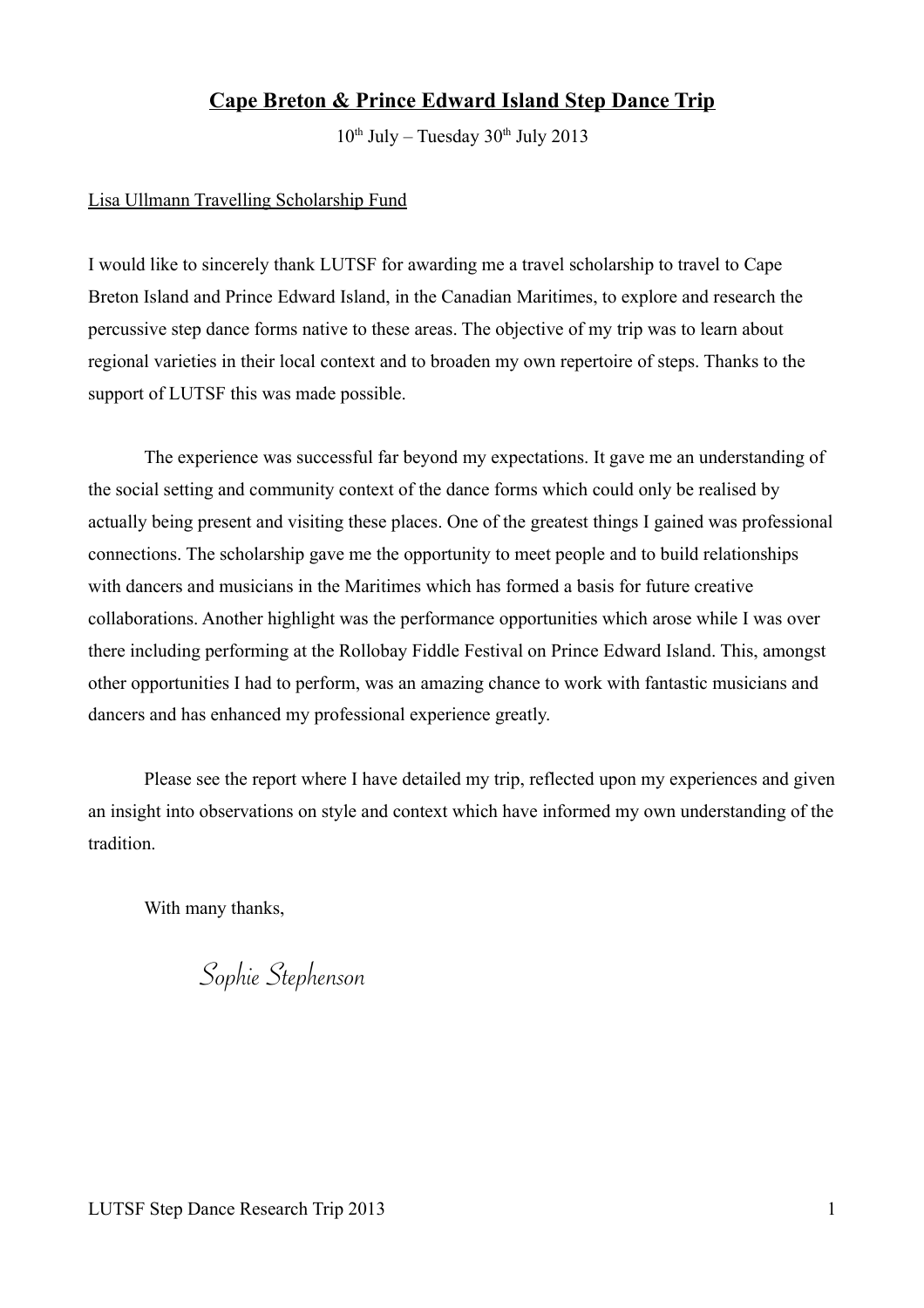#### **Cape Breton & Prince Edward Island Step Dance Trip**

 $10^{th}$  July – Tuesday  $30^{th}$  July 2013

### **Introduction**

To travel to the Canadian Maritimes and experience first-hand their music and dance culture had been a dream of mine for many years. I was introduced to Cape Breton step dancing at the age of 11 when I saw dancer Harvey Beaton and fiddler player Buddy MacMaster (both from Cape Breton) perform in Scotland. The following year I attended a week long step dance course with Harvey at Sabhal Mòr Ostaig, the Gaelic College on the Isle of Skye. Cape Breton is an island which is part of the Maritime Province of Nova Scotia, on the East Coast of Canada, where great numbers of Gaelic speaking emigrants settled from the mid eighteenth century, through the nineteenth century. Cape Bretoners have maintained their connection to "*an t-Seann Duthaich"* (the old country) through retaining many traditional forms of cultural and communal expression brought with emigrants from Scotland. Step dance is one example of a tradition which has prevailed and evolved its own way to the course which the tradition took in Scotland. This story, of the cultural dislocation and evolution brought about by emigration, has fascinated me for many years and I was intrigued to experience the old traditions of the relocated Gael in the surroundings of the New World alongside the traditions of native peoples and other emigrant groups such as French and Irish.

Nova Scotia's neighbouring province Prince Edward Island (PEI) also had many Scottish emigrants settle there. I chose to visit both Cape Breton and PEI as their proximity in location yet distinct variation in music and dance style made an interesting and worthwhile comparison. The aim of my trip was to immerse myself in these communities, which I achieved by meeting and interacting with local tradition bearers and attending community dances, workshops, cèilidhs and festivals. This report is a summary of these events along with my reflections on the trip, my experiences and the impact of the journey on my professional dance development.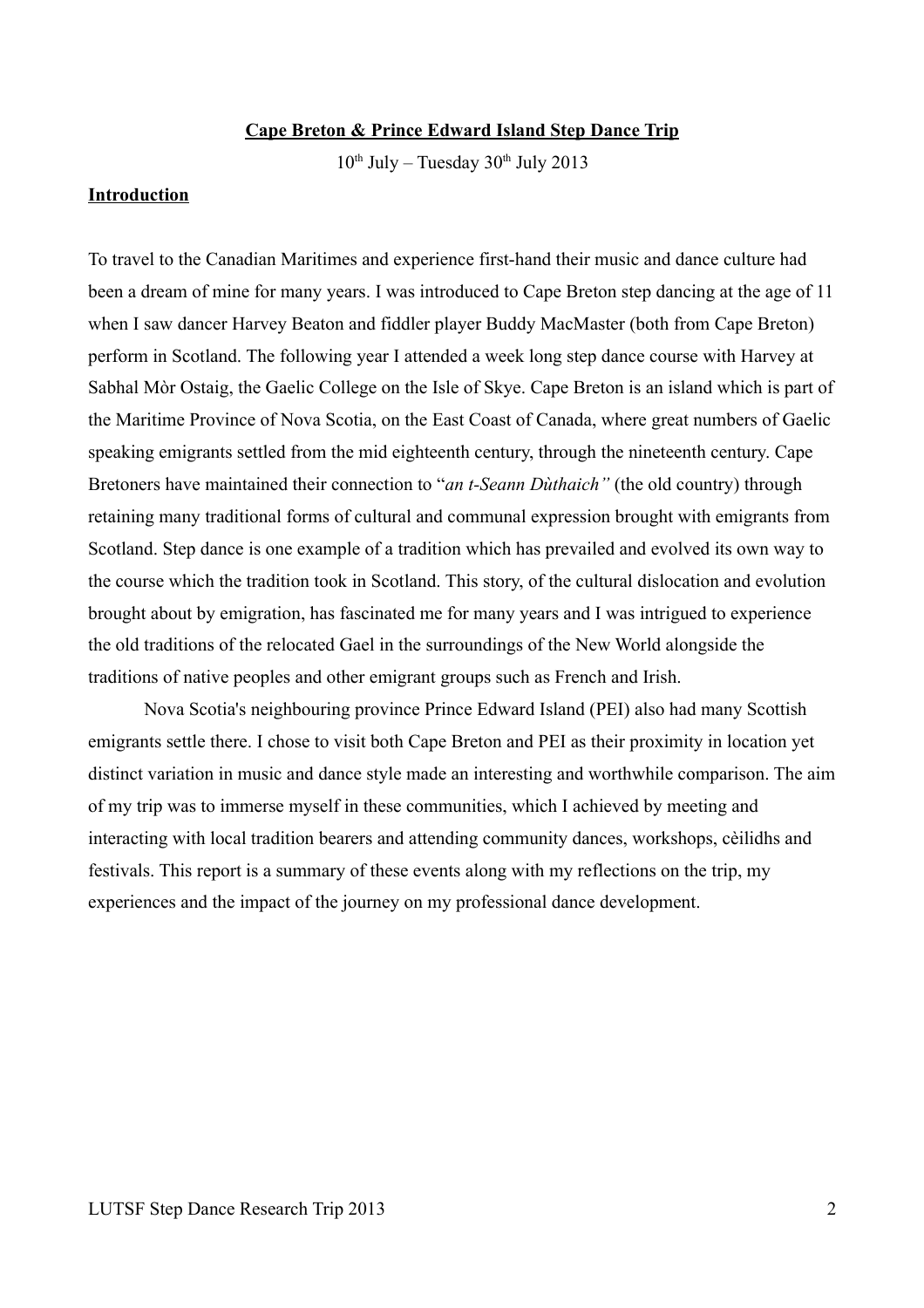## **Vishtèn**

Although the focus of my research trip was very much centred upon the regional varieties between dance forms, my journey begins outside of these localised parameters in Maine, New England where I met up with Acadian band Vishtèn from Prince Edward Island. Vishtèn are a trio comprising sisters Pastelle LeBlanc and Emmanuelle LeBlanc from Prince Edward Island's Evangeline Region and Pascal Miousse from the French speaking Magdalen Islands. These islands lie in the Gulf of Saint Lawrence off of Canada's east coast and are linked by a 5 hour ferry between them. PEI makes up one of Canada's three Maritime Provinces along with Nova Scotia and New Brunswick, while the Magdalen Islands are part of Quebec. The islands share cultural and historical ties of the French Acadian settlers who, like the Gaels, brought with them their language and their traditions. Acadian culture on the islands is also infused with the cultural influences of the Scottish and Irish settlers and I can hear this in the music of Vishtèn.



*Illustration 1: Pastelle and Emmanuelle LeBlanc of Vishtèn performing an 'Danse assise' (a seated style of percussive footwork)*

Paul-Emile Comeau writes that 'L'Acadie isn't a place on the map but rather a state of collective consciousness' and music is one means by which a state of collective consciousness may be voiced and heard. For me, it is the linguistic element of the French songs along with the strong rhythmic drive carried by the foot percussion which distinguish Vishtèn's distinctively Acadian sound. Their combinations of fiddle, guitar, accordion, harmonium, whistles, piano, bodhrán, jaw harp, moog, electric guitar and percussive dance has a unique and varied dynamic which in many ways has in itself forged a modern, but traditional, voice not only for their band but for Acadian music in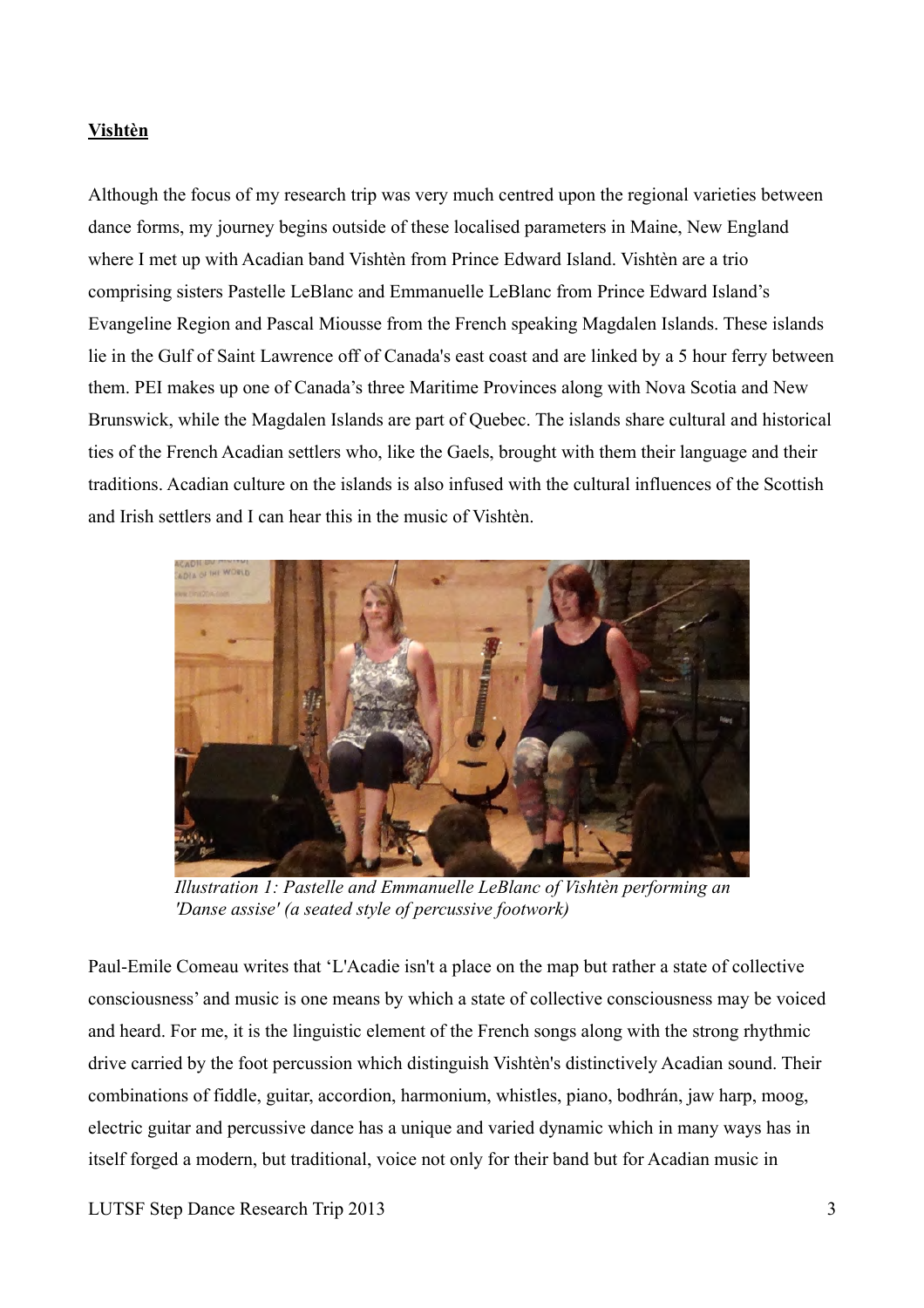general. The reason I particularly wanted to see Vishtèn live was because they are a band which has incorporated dance into their sets so organically and naturally that the steps are wholly integral to the music. I was keen to explore the performance aspects of dance with them: particularly since they are an internationally touring band. In this sense they are performing and promoting Acadian song, music and dance in a context outside of its local situation and sharing it with a wider spectating audience in a performance rather than social setting. Further to that, I was also interested in learning more about their variety of step dance which has very many similarities with the neighbouring island of Cape Breton and yet has it's own unique style.

I went along to one of their concerts in Maine to see them perform and the following day I met up with Emmanuelle and Pastelle to learn more about Acadian dance. Through sharing steps we found many rhythms and steps in common, but the process also highlighted some of the subtle formalistic differences between our styles. We then worked together to produce a routine which combined both PEI and Cape Breton steps along with our own variations and we performed this during their concert at the Skye Theatre in Maine run by Phill McIntyre. The performance was a blast and a great



start to my exploration of Acadian dance *Illustration 2: With the LeBlanc sisters: Emmanuelle and*  before I headed up to PEI. It was a real *Pastelle at the Skye Theatre in Maine* 

pleasure to have been able to meet and learn from the band Vishtèn and I would love to be able to work with them again. Meeting the LeBlanc sisters was altogether a terrific experience and they provided a fantastic point of contact for making connections in PEI. They put put me in touch with various dancers who I later met up with once I reached PEI and whom I may not have had contact with otherwise. There was also something magic about the off-the-cuff collaboration which filled me with excitement and inspiration for the potential of future projects which may bring together Gaelic and Acadian dance and music influences. Hopefully it won't be too long before we see each other again!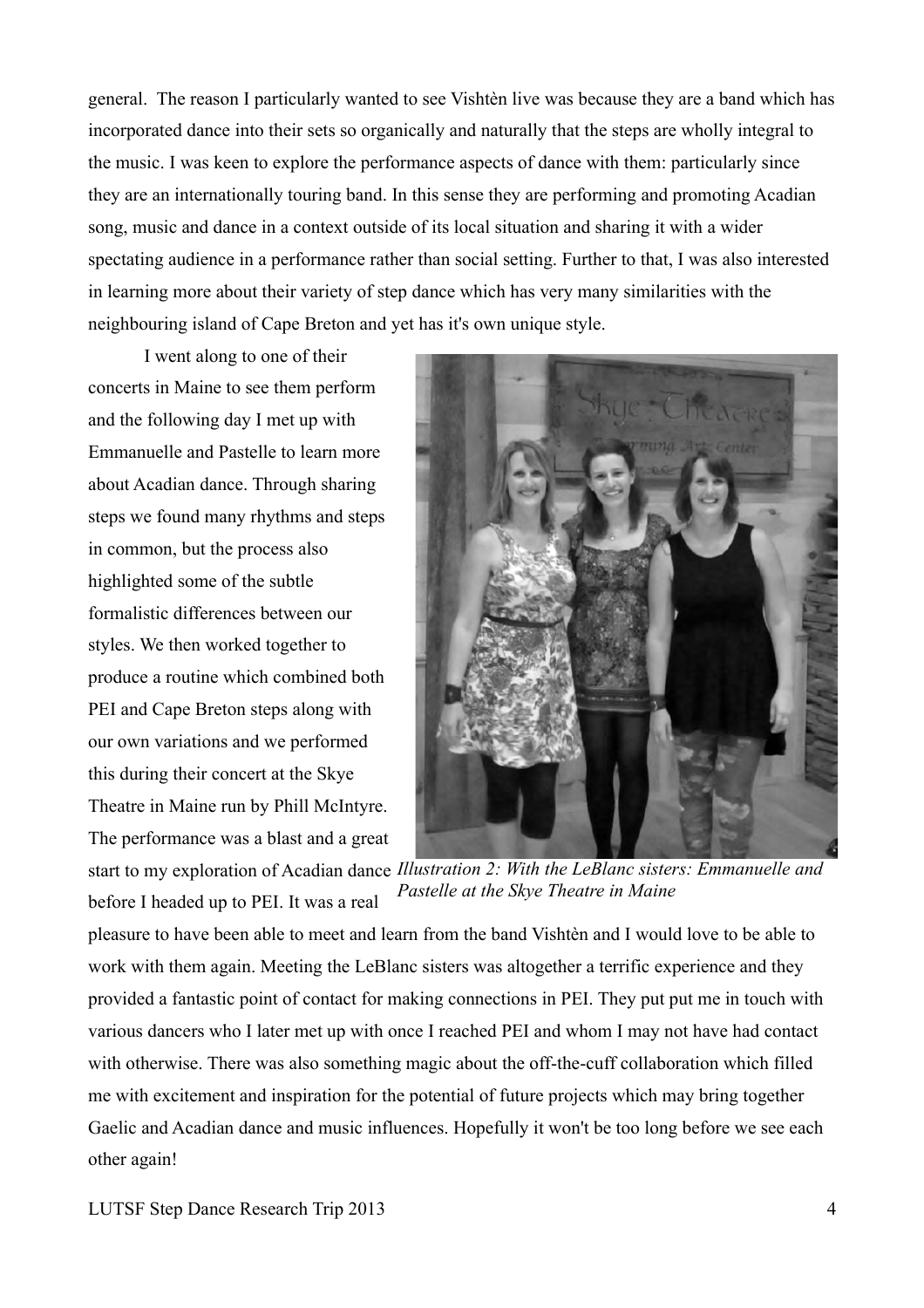#### **Prince Edward Island**

After spending a couple of days with Vishtèn in Maine I traveled north, crossed the Canadian border and went up through New Brunswick to Prince Edward Island where I spent a music and dance filled ten days. In the process of making initial contact with musicians and dancers in the planning stage of my trip there arose many opportunities for me to collaborate and perform with local artists. On my first day in Prince Edward Island I had rehearsals with Ward MacDonald, Kevin Chaisson and Ben Miller for a gig at the Benevolent Irish Society in Charlottetown. Ward and Kevin are both from PEI and it is evident from their surnames both the Scottish and French heritage of the island. Kevin Chaisson, who's father Joe Pete Chaisson formed the PEI Fiddlers Association, is part of the renowned musical family who host the annual Rollobay Fiddle Festival on the east side of the island. Ward MacDonald also a comes from a family tradition of fiddle playing and he set up the PEI Fiddle Camp which runs annually and which he invited me to teach at.

The PEI Fiddle Camp comprised of workshops in fiddle, pipes and dance over the course of a weekend and the exploration of dance rhythms was central to the ethos of the camp. The other tutors, alongside Ward MacDonald, were Richard Wood, Meghan Forsyth and Ben Miller. The camp was an opportunity to exchange styles and ideas. I learned the Souris Set (a unique sqaure set which is from Souris in PEI) and I was also able to share some Scottish social dances. For the step dance classes, my pupils were of school age and came from around Charlottetown. I talked a bit about my dance background and demonstrated my own style of steps and then they each gave me a demonstration. In contrast to how I had learned – picking up steps from different steps from a variety of dancers over the years – the girls I met at the camp all went regularly to dance schools or dance instructors in the local area. From talking with local musicians I learned that step dance on Prince Edward Island was predominantly dominated by dance troops, wearing tap shoes, and learning and performing choreographed routines. An important aspect of percussive dance is the rhythmical dynamic between the dancer and the musician and so in the workshop we focused less on specific steps or routines and instead worked on improvisation and matching rhythms to tunes.

The next week I travelled west to the Evangeline Region where I met dancers Tracey Arsenault and Karine Gallant, at a house session hosted by the extremely hospital Collette Aucoin. Collette's home, in the French speaking part of PEI, is a regular meeting place for musicians on the island. As I headed along to the session there was a striking, red hot, burning sunset which offset the gorgeous pastel greens and lilacs in the surrounding fields – it is possibly one of the most beautiful spots on the island and could not be a more delightful location for music to ensue into the early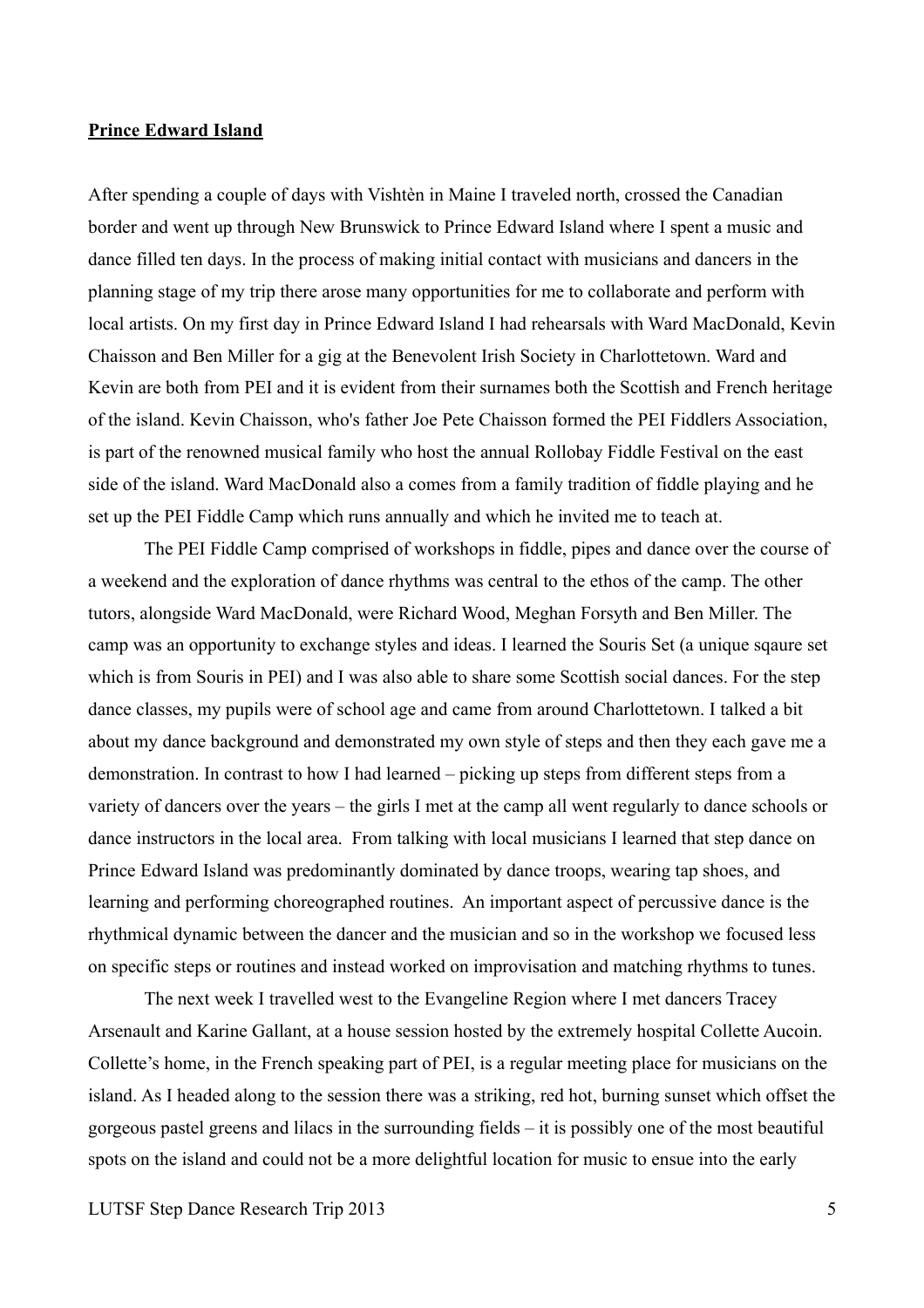hours! The day after the session I met up with Tracey and we spent an afternoon exchanging steps outside on the porch. It was really interesting swapping steps with Tracey. The steps were not that different from the Scottish or Cape Breton style but there were a few differences in emphasis (namely, they precede each step with a shuffle on the up-beat in the music). Tracey also had a few Quebecois steps which she mixed in with Acadian steps. Tracey teaches regularly and has her own dance troop of young dancers. Over the years she has built up a wide repertoire of steps, as well as group routines, which she has choreographed for her dancers. It was an absolute delight to meet Tracey, to learn about the music and dance culture and feel so welcomed into the community.



*Illustration 3: Sunset over Mont Carmel, Prince Edward Island.*

Later in the week I went to visit another Acadian step dancer Helen Burgeron Arsenault at her home in the Evangeline Region. I recorded an interview with Helen and learned about her dance background and the culture she grew up with. She described for me how her "first instrument was her feet" and her approach when playing piano accompaniment for fiddle tunes comes from her "sense of rhythm as a dancer". Helen grew up surrounded by fiddle music and the tunes and the beat were so engrained in her that "it was difficult *not* to dance". She would see her grandfather and other people, mostly men, get up and dance one at a time at house gatherings where there would be music and she learned to dance by trying to emulate their steps. Helen was able to show me some older steps which she remembers that her father would have done. These steps seemed to be free and less choreographed than the style typical of dance troops on the island. They were also closer to the floor, and very reminiscent of the Appalachian style of flatfooting or certain aspects of the old Irish style (Sean Nós). In the interview Helen touched on some really interesting points about style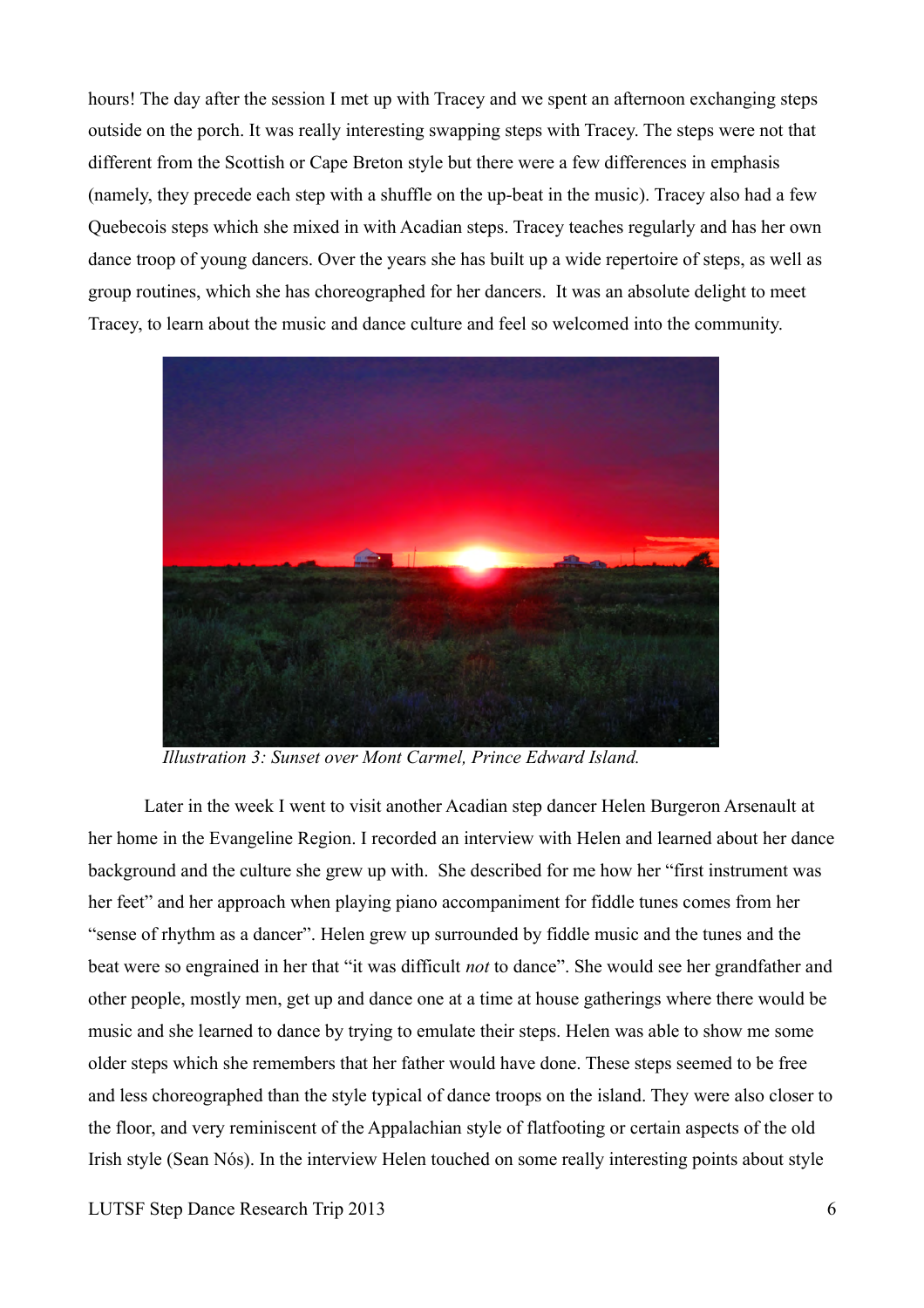and repertoire and how the dance reflected the fiddle music. Although many of the tunes and the steps were generic across the island, it was the style of fiddle which differentiated the regional stylistic variations in the way certain steps were executed. Helen also remarked on how style was circulated by individual dance teachers. The French speaking community Helen grew up in was isolated from other French speaking communities and so when they went outside of their community and encountered different dialects of French from other regions such as Quebec they assumed their language was wrong and therefor would adapt to fit in. This sense of cultural inferiority extended also into the dance traditions. Helen would go to dance and fiddle competitions on the east side of the island and see dancers with shiny shoes with bows on and Helen suggested that this gradually influenced the Acadian style. This gave me an extremely interesting insight into the possible history and evolution of the dance styles and how outside cultures and influences may effect local traditions.

I was able to experience an accumulation of these different styles at the Rollobay Fiddle Festival which was a flourishing round off to my time in PEI. Hosted by the Chaisson family, Rollobay is festival with family and community at the heart of the music making. The whole style of the festival was very laid back and informal. Step dancers were invited to get up whenever they wanted and the design of the stage itself demonstrated the integral place of dance amongst musical performances. There was a wooden floored section in front of the main stage and this had microphones positioned to pick up the percussive sound of the dancers' feet onstage. The majority of the musical repertoire performed was dance tunes and therefor it was fully expected for someone

to get up and dance. The Ouellette sisters also ran a step dance workshop. They had very similar steps to Tracey Arsenault and to Emmanuelle and Pastelle LeBlanc and so this was a good recap. As well as solo step dancing there were also opportunities for me to take part in the social set dances which I had learned earlier in the week at a dance in the Lorne Valley. Rollobay provided the perfect transition from PEI across to Cape Breton as the festival hosted performers from off the island including Chrissy Crowley, Allan Dewer, Shelly Campbell and Andrea Beaton from Cape Breton.



*Illustration 4: Rollobay Fiddle Festival, PEI.*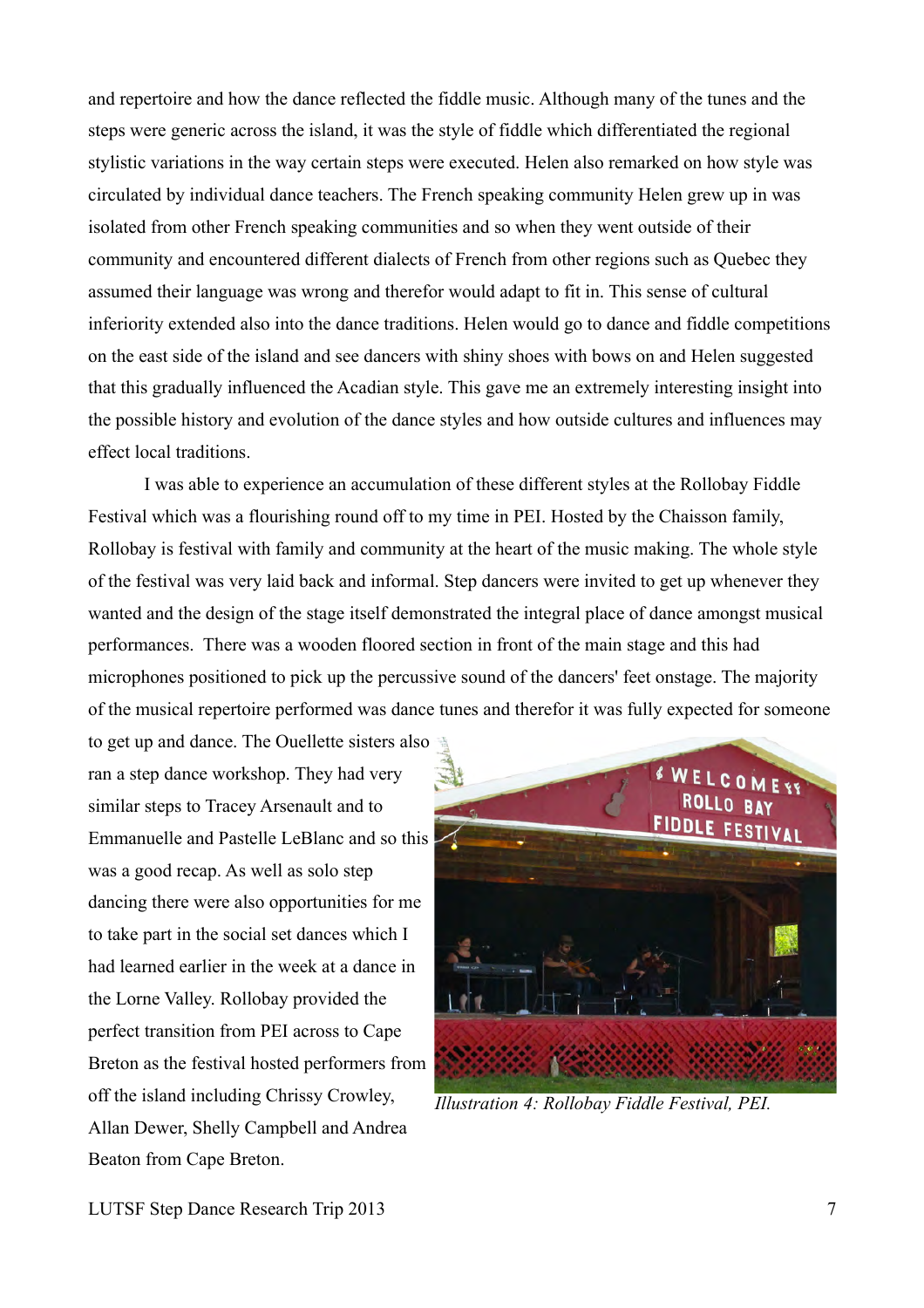# **Cape Breton**

After the Rollobay Fiddle Festival I took the ferry from Prince Edward Island across to Nova Scotia and then carried on up to Mabou, Cape Breton in time for the Monday night session at The Red Shoe Pub. The first thing which stuck me upon arriving in Cape Breton was the predominance of bilingual Gaelic and English place-name sings. There was a very visual presence of the linguistic and cultural heritage of the island and these signs were visual identity markers. I headed along to the Red Shoe where Melody and Derrick Cameron were playing fiddle and guitar and Melody also got up for some steps. In contrast to the performances which I had witnessed the day before at Rollobay – where dancers wore tap shoes and the sound was enhanced to be heard over the music using amplification – Melody wore a pair of normal soft shoes without heels or taps and indeed you couldn't hear her feet over the music in this particular context. This shows the importance of the visual aspect of the dance and though I couldn't hear her feet I could see the rhythms through her footwork.



*Illustration 5: Session at the Red Shoe Pub, Mabou, Cape Breton.*

After the session it was on to the Brook Village Square Dance which runs every Monday night throughout the summer. In Brook Village they danced the local type of square dance known as the Inverness County Set which comprises of two jig figures followed by a reel figure. The dance was very organic and followed without any instruction. The band onstage would begin a set of jigs and gradually couples would get up and join together to make circles on the floor. If I was to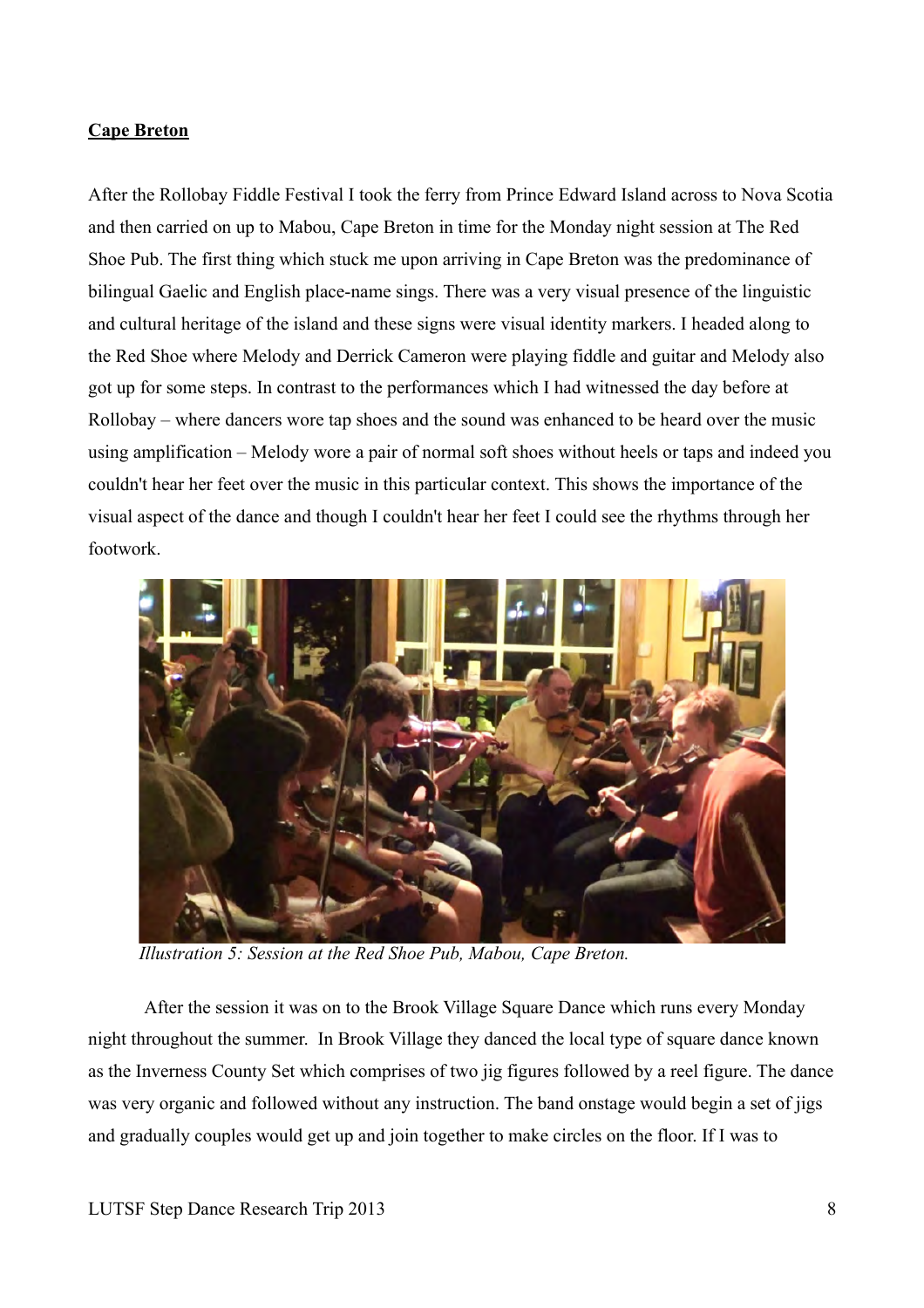compare it with social dancing in Scotland I would say it was more like an Orcadian Strip the Willow where as many couples as there is space for on the dance floor could join in the dance at any time, rather than the structured Strip the Willow in which there must be four couples per set ready to begin the dance. With each figure more couples would join in and there would be a packed dance floor by the time it was on to the reel figure. The evening continued like this with short interludes filled with old time waltzes or spots for solo step dancers. The main difference between the Inverness County Set and the Souris Set I had experienced the week before, was that at Brook Village they step danced throughout the figure. The figures themselves seemed to me simpler and more straightforward than in the Souris Set but almost everyone in the hall could step dance and would be doing there own, individual jig and reel steps as they moved around the dance floor. In the reel figure in particular people would make encouraging cheers and "whoops". Expressions which are common over there but which were new to me are "Drive 'er" and "Give er" which I would hear as I was step dancing around the grand chain in the third figure. People would use these expressions to encourage the energy of the dance and, like this, people would build off each other's energy and enthusiasm. When it all flowed and everyone gave it there all there was quite a resounding energy which lifted, as did the music, as the night progressed.

Throughout my week in Cape Breton I experienced step dancing in many different contexts and occasions. What was interesting was how I could notice trends in particular steps which were shared across the island. It seemed to me quite a conservative tradition, with different dancers doing a lot of the same steps, but I could also appreciate the individual style which they brought to the steps, making them their own. I realised there were certain formulaic aspects expected of step dancers. For instance it was expected that you would repeat the same step again on the other foot. Dancers were admired for their neat footwork, good posture, steps which were close to the floor and in good time with the music. From what I saw in Cape Breton, solo step dancers would always get up one at time (as opposed to at Rollobay Fiddle Festival in PEI where there would at times be several dancers up at once all doing their own steps). The exception to this was dance groups performing choreographed routines such as the fantastic Celtic Touch dancers led by



**LUTSF SteBreton.** 9 *Illustration 6: Celtic Touch Dancers, at The Strathspey Place, Cape*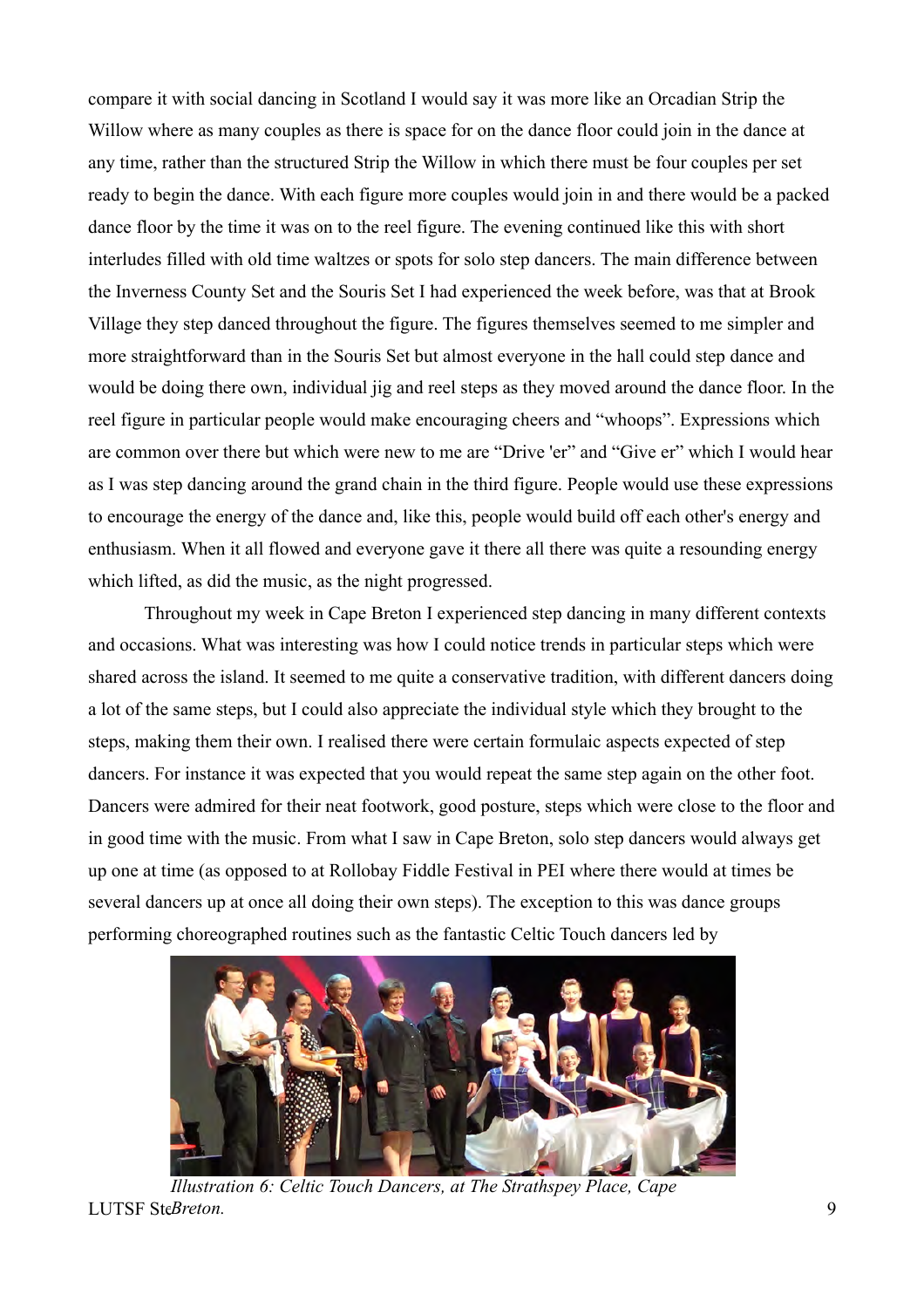choreographer by Sabra MacGillivray who I saw perform at the Strathspey Place in Mabou, Cape Breton and also at the Broadcove Scottish Concert. On the whole however, my interactions with step dance were mostly informal and it was at social dances and house parties where I found most opportunities to swap steps with dancers.

Over the course of my time in Cape Breton I went to a dance almost every night. These included Glencoe Mills, South West Margaree and Cheticamp, but the energy in Brook Village was unbeatable and I was able to go on both my first and last night in Cape Breton. At a certain point towards the end of the evening the fiddler would fire into a set of strathspeys and this was the cue for individuals to get up and show off their steps one by one. I took a video of the step dancing which I posted on youtube and it had over 1000 views within a couple of days and even inspired one person to write a blog about why she dances. Here is an except from her blog:

> 'When I watch this video, I feel the energy that pulses out of the musicians on piano and fiddle, an energy that resonates with each individual and makes them move, whether that is tapping a foot or joining the queue. The picture is too fuzzy to see, but I imagine the musicians beaming out at the dancers, or at each other, or just relaxed with an expression of deep peace on their faces as they play. People praise musicians for "stage presence," for being able to interact with an audience and involve them with the music through personality, telling jokes, explaining what they are doing. And that is all very well. But even better is when neither audience nor musicians feel the pressure to "show off" for each other: neither to seek adulation nor to ostentatiously offer it, because both parties already understand why they are there, and why they are enjoying it. Watching this video, does one even think: That is the audience, and those are musicians, and those are dancers? No, one thinks: This is a community, and making music and dancing and listening and foot tapping and watching are what they all do. That's why I dance. Because I want to be part of a tradition and community where people dance and play music because it is what they do, and it makes perfect sense, and it feels like the most natural thing in the world'.

(For the full blog post visit: http://trionatrog.blogspot.ca/2013/07/why-i-dance.html)

The expresses beautifully the social and community aspect of the dance which is at the heart of the music and culture. It is in village halls where everyone comes together and dance is part of the fabric which binds the community.